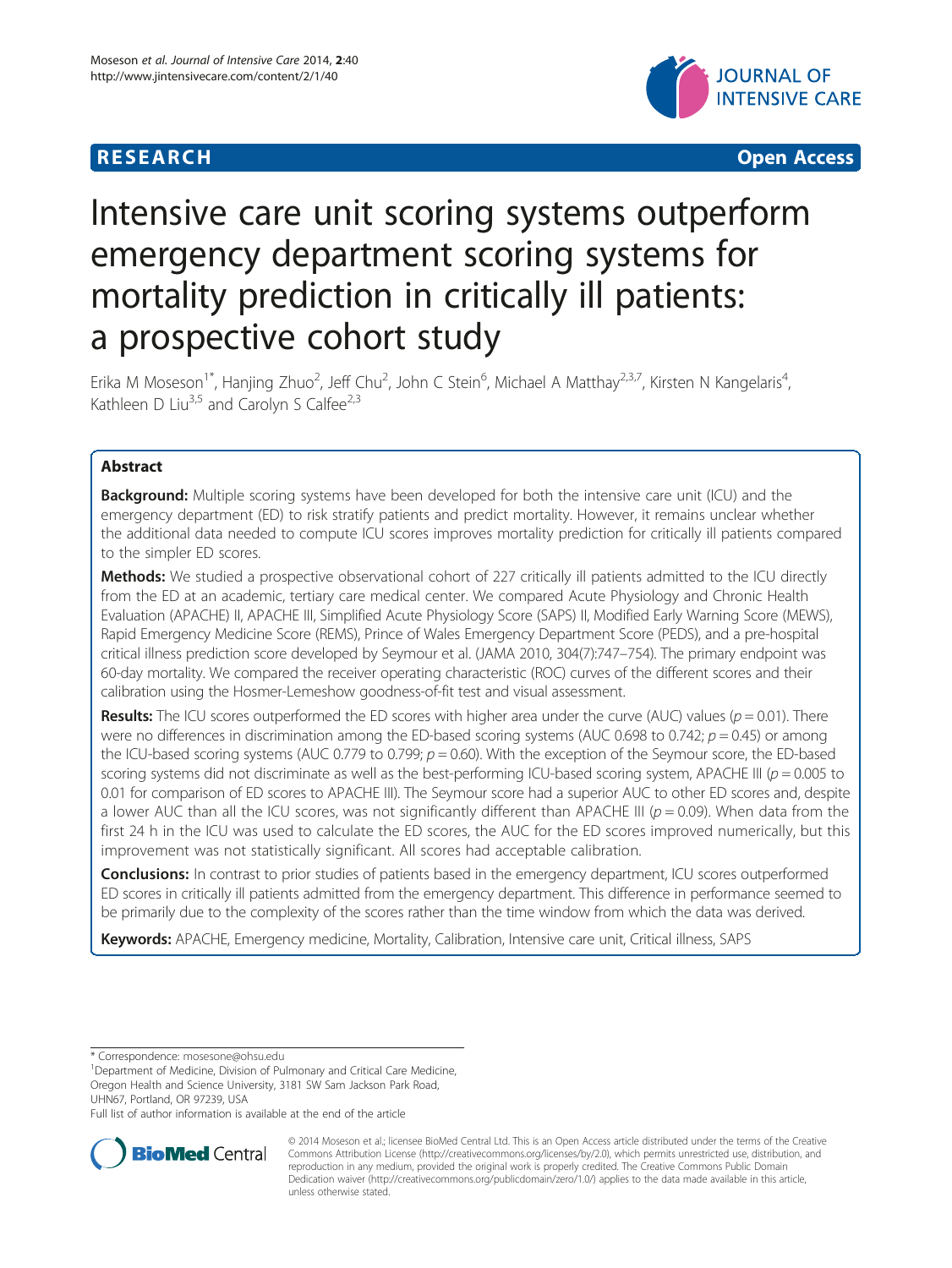## Background

Clinicians and researchers require robust models for mortality prediction in critically ill patients, and multiple scoring systems have been developed for this purpose in both the emergency department (ED) [[1](#page-8-0)-[4\]](#page-8-0) and the intensive care unit (ICU) [\[5](#page-8-0)-[8\]](#page-8-0). In general, ED-based scoring systems employ a handful of variables that are readily available on all patients, while ICU scoring systems employ a larger number of variables that are frequently available only in those patients that are critically ill (e.g., arterial blood gas measurements). It remains unknown which of these scores perform best in ICU patients.

While it seems intuitive that scores using a larger number of data inputs would perform better than more parsimonious scoring systems, simpler scores may actually outperform more complex scores when the population has been well-defined. For example, the original Acute Physiology and Chronic Health Evaluation (APACHE) score had 34 variables and when reduced to 12 for APACHE II, it performed better in aggregate than did its predecessor [\[5](#page-8-0)]. Furthermore, some of the ED scoring systems, though simpler, have been reported to perform as well or better than APACHE II in critically ill emergency department patients [\[2,9](#page-8-0),[10\]](#page-8-0). Greater score complexity increases the barrier to calculation, as it increases the likelihood that some required variables may not be available. If a simpler score using variables available on all patients performed as well as complex ICU scores, it would lower cost and complexity for comparing ICU populations for research purposes. In the realm of benchmarking and quality improvement, comparing populations of ICU patients in terms of their level of acuity and predicted mortality is becoming increasingly common [[11,12](#page-8-0)]. With increased financial pressure on performance measures and hospital benchmarking, there will be strong incentive to find more parsimonious scores that can deliver the same performance as complicated scores in the ICU, and the ED scores may prove a tempting target. Our study seeks to determine whether performing comparisons in ICU patients with simpler scores is legitimate.

We therefore tested the performance of multiple ED and ICU scoring systems in ICU patients admitted directly from the ED, a cohort of patients in which the use of both scores is appropriate. As major new research initiatives such as the renewal of the ARDS network (prevention and treatment of acute lung injury (PETAL)) focus more on the population of critically ill patients admitted via the ED to the ICU, determining the best method to use to adjust for severity of illness in this population is critically important. We hypothesized that the greater complexity of the ICU scores would lead to increased prognostic power compared to the ED-based scoring systems.

### **Methods**

#### Selection of scoring systems

Multiple scoring systems have been developed over the last few decades with the goal of predicting mortality in acutely ill patients. Among the ED-based scores that have been developed, we selected four: the Rapid Emergency Medicine Score (REMS) [[1\]](#page-8-0), the Modified Early Warning Score (MEWS) [[13](#page-8-0)], the Prince of Wales Emergency Department Score (PEDS) [\[2](#page-8-0)], and a new score focused on variables available to pre-hospital providers developed by Seymour et al. [[14](#page-8-0)]. We compared these ED-based scores with three ICU-based scoring systems: APACHE II [[5\]](#page-8-0), APACHE III [\[8](#page-8-0)], and the Simplified Acute Physiology Score (SAPS) II [[6](#page-8-0)].

REMS was developed by adding age and peripheral oxygen saturation to the Rapid Acute Physiology Score (RAPS), which was itself derived from APACHE II. We included REMS over RAPS, as REMS recently outperformed RAPS in predicting in-hospital mortality, and the two additional data points are widely available [[1](#page-8-0)]. We used the REMS score based on systolic blood pressure (SBP) used by Goodacre et al. [\[15\]](#page-8-0) instead of the REMS score based on mean arterial pressure by Olsson et al. [[16](#page-8-0)] as SBP was more frequently available. We included MEWS due to its ease of use and employment of data routinely captured on patients in the ED [\[17\]](#page-8-0). The Prince of Wales Emergency Department Score (PEDS) was developed in 2009, and in the single center study in which it was developed, it outperformed APACHE II, REMS, and MEWS in predicting admission to the ICU or death [[2](#page-8-0)]. We also included a newer score developed by Seymour et al. [\[14\]](#page-8-0) that was developed to predict critical illness in the pre-hospital emergency care of nontrauma patients; in its original publication, this score was also highly predictive of mortality. To our knowledge, neither PEDS nor the Seymour score has been validated by other groups of investigators.

Of the ICU scoring systems, we included SAPS II and APACHE II, as both scores are frequently used in the critical care literature and have performed well in comparison to other critical care scoring systems [[18](#page-8-0)]. Furthermore, APACHE II is frequently the ICU scoring standard to which other scoring systems have been compared [[2](#page-8-0),[10\]](#page-8-0). We also included APACHE III for further analysis as its performance compared to APA-CHE II has been mixed. Specifically, APACHE III has been shown to underestimate mortality to a greater extent and has worse calibration than APACHE II in certain disease categories [[19](#page-8-0)-[21](#page-9-0)], but it has better discrimination than APACHE II [[18](#page-8-0)].

A comparison of the different variables employed by the various scores is available in Table [1.](#page-2-0) Further details on the emergency department scoring systems are included as [see Additional file [1\]](#page-8-0).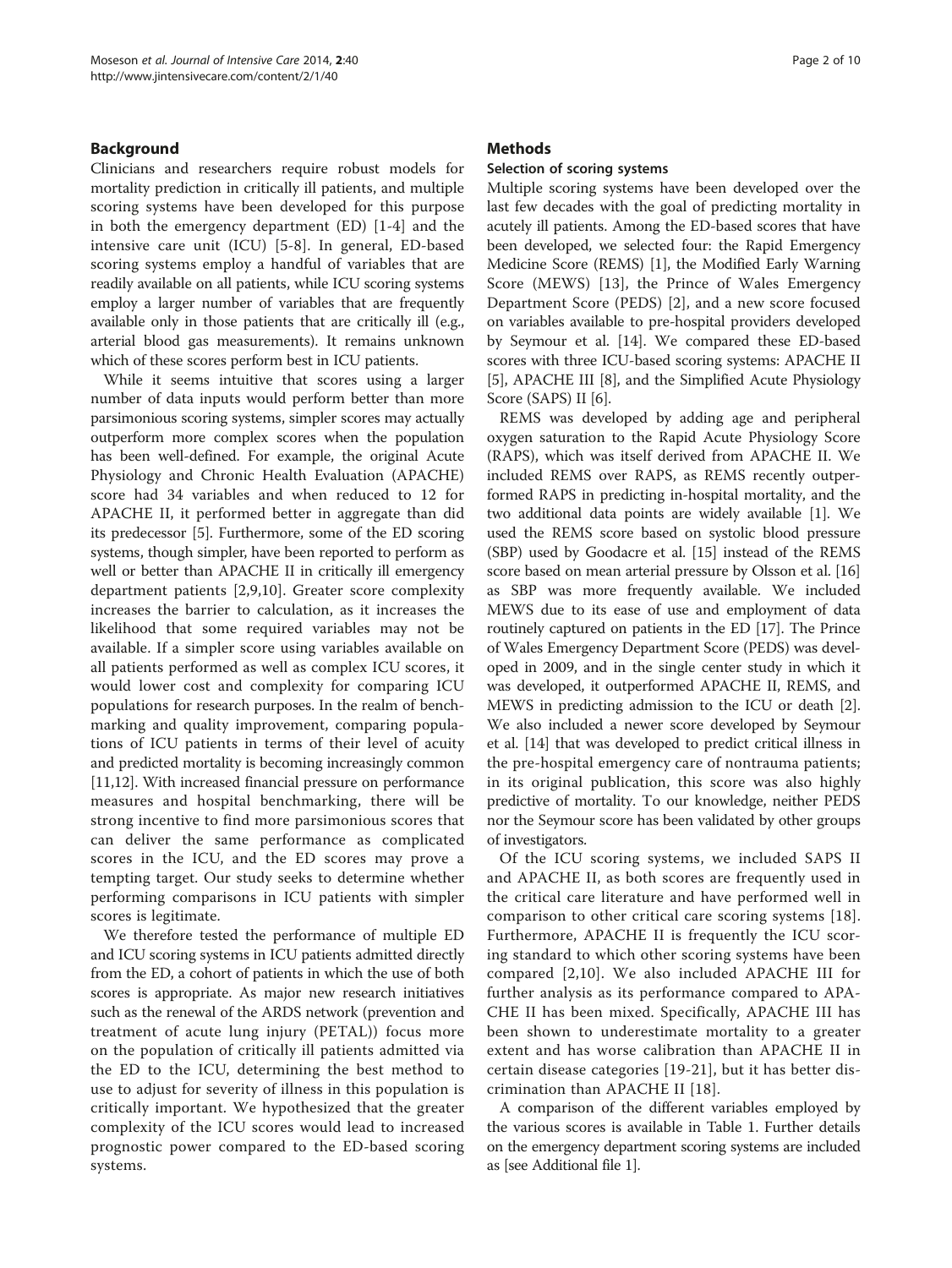| Patient variable                          | <b>REMS</b>               | <b>MEWS</b>           | Seymour               | <b>PEDS</b>               | <b>SAPS II</b>            | <b>APACHE II</b> | <b>APACHE III</b> |
|-------------------------------------------|---------------------------|-----------------------|-----------------------|---------------------------|---------------------------|------------------|-------------------|
| Temperature                               | $\mathsf X$               | $\mathsf X$           |                       |                           | $\mathsf X$               | $\mathsf X$      | X                 |
| Respiratory rate                          | $\mathsf X$               | X                     | $\mathsf X$           |                           |                           | $\mathsf X$      | X                 |
| Mean arterial pressure                    | $\times$                  |                       |                       |                           |                           | X                | X                 |
| Systolic blood pressure                   |                           | X                     | X                     | Χ                         | $\boldsymbol{\mathsf{X}}$ |                  |                   |
| Heart rate                                | Χ                         | $\mathsf X$           | X                     |                           | X                         | $\mathsf X$      | Χ                 |
| Pulse oximetry (%)                        | X                         |                       | Χ                     |                           |                           |                  |                   |
| Glasgow coma scale total                  | $\boldsymbol{\mathsf{X}}$ |                       | X                     | X                         | $\boldsymbol{\mathsf{X}}$ | $\mathsf X$      | X                 |
| GCS visual                                |                           | X                     |                       |                           |                           |                  | X                 |
| GCS motor                                 |                           | $\boldsymbol{\times}$ |                       |                           |                           |                  | Χ                 |
| GCS speech                                |                           | $\boldsymbol{\times}$ |                       |                           |                           |                  | X                 |
| Age                                       | $\mathsf X$               |                       | $\boldsymbol{\times}$ |                           | $\mathsf X$               | X                | X                 |
| Chronic disease and elective postop       |                           |                       |                       |                           |                           | X                | X                 |
| Chronic disease and emerg postop          |                           |                       |                       |                           |                           | Χ                | X                 |
| Chronic disease and nonoperative          |                           |                       |                       |                           |                           | X                | X                 |
| Metastatic cancer                         |                           |                       |                       | $\mathsf X$               | X                         |                  | X                 |
| Hematologic malignancy <sup>a</sup>       |                           |                       |                       |                           | $\boldsymbol{\mathsf{X}}$ |                  | $\times$          |
| Immunosuppressed                          |                           |                       |                       |                           |                           | $\mathsf X$      | $\times$          |
| <b>AIDS</b>                               |                           |                       |                       |                           | X                         |                  | X                 |
| Hepatic failure or cirrhosis <sup>a</sup> |                           |                       |                       |                           |                           |                  | X                 |
| Medical admission                         |                           |                       |                       |                           | $\boldsymbol{\mathsf{X}}$ |                  |                   |
| Unscheduled surgery                       |                           |                       |                       |                           | X                         |                  |                   |
| Serum glucose                             |                           |                       |                       | $\boldsymbol{\mathsf{X}}$ |                           |                  | X                 |
| Serum bicarbonate                         |                           |                       |                       | X                         | X                         |                  |                   |
| <b>WBC</b>                                |                           |                       |                       | X                         | $\boldsymbol{\mathsf{X}}$ | $\mathsf X$      | X                 |
| Hematocrit                                |                           |                       |                       |                           |                           | $\mathsf X$      | Χ                 |
| Urine output in 24 h                      |                           |                       |                       |                           | $\mathsf X$               |                  | X                 |
| Serum Cr                                  |                           |                       |                       |                           |                           | $\mathsf X$      | X                 |
| Serum BUN                                 |                           |                       |                       |                           | X                         |                  | X                 |
| Serum potassium                           |                           |                       |                       |                           | X                         | $\mathsf X$      | Χ                 |
| Serum sodium                              |                           |                       |                       |                           | $\mathsf X$               | $\mathsf X$      | X                 |
| Serum bilirubin                           |                           |                       |                       |                           | X                         |                  | X                 |
| PaO2/FiO2                                 |                           |                       |                       |                           | X                         | $\mathsf X$      | X                 |
| A-a gradient                              |                           |                       |                       |                           |                           | X                | X                 |
| pH on ABG                                 |                           |                       |                       |                           |                           | $\mathsf X$      | X                 |
| pCO2 on ABG                               |                           |                       |                       |                           |                           |                  | $\times$          |
| Acute renal failure                       |                           |                       |                       |                           |                           | X                | X                 |

<span id="page-2-0"></span>Table 1 A comparison of the variables included in different scoring systems

<sup>a</sup> APACHE III separates 'Leukemia and multiple myeloma' from lymphoma and also awards different points to 'Hepatic failure' and cirrhosis.

#### Data collection

Data were obtained from a prospective observational cohort of critically ill patients admitted to an intensive care unit via the emergency department at an academic, tertiary care medical center (University of California San Francisco, Moffitt-Long Hospital). The hospital has multiple ICUs, and patients are usually cared for by a primary service (such as medicine or cardiology) as well as an intensive care unit team in consultation. All patients admitted to an ICU directly from the ED were consecutively screened for inclusion from October 2008 to July 2011. Patients less than 18 years of age, prisoners, those with a documented pregnancy, trauma patients, and patients with a primary neurologic diagnosis and without other acute medical or surgical complications were excluded. The study was approved by the Institutional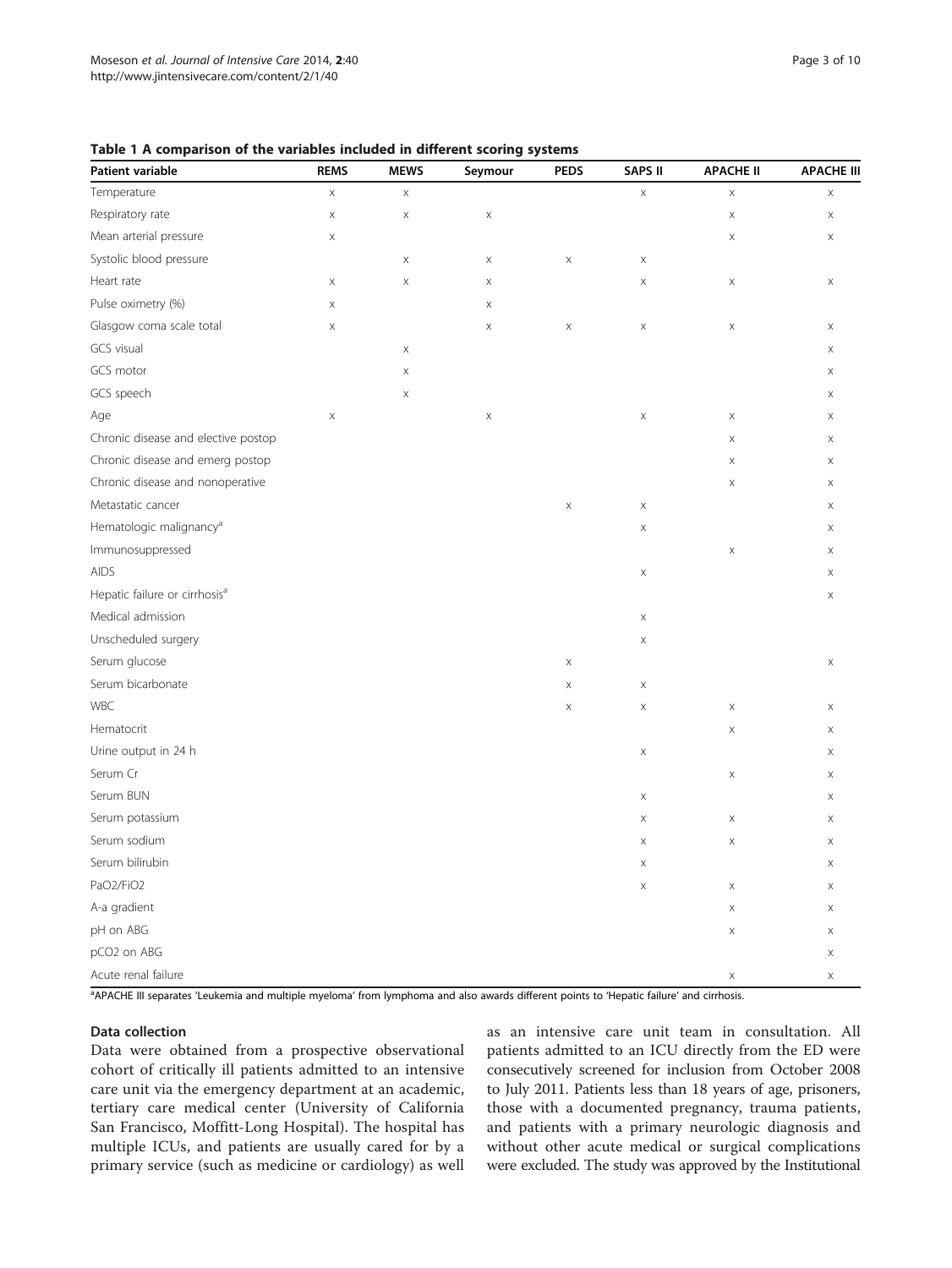Review Board of the University of California San Francisco. All patients or their surrogates provided informed consent for study participation, with the exception of (1) patients who died before they or their surrogate could be approached for informed consent and (2) patients whose critical illness precluded them from providing informed consent and for whom a surrogate could not be identified after 28 days. For these two categories of patients, the IRB approved a waiver of consent.

Clinical data were prospectively collected during hospital admission. Laboratory data were imported directly from hospital clinical software. Severity scores were calculated by computer, and scores were double-checked at random by manual calculation to ensure that manual calculations and computer scores matched. ICU scores were calculated by their respective protocols using the values obtained for the first 24 h in the ICU. We calculated the ED scores from two different time points during the hospital stay. First, the ED scores were calculated from laboratory values and vital signs taken in the ED, as the scores were originally designed. The Seymour score was calculated from triage vitals on arrival to the ED, as it was initially designed for the pre-hospital setting. As a sensitivity analysis, we also calculated the ED scores using the same laboratory data and vital signs used by the ICU scores (that is, data from the first 24 h of the ICU stay) to ensure that any observed differences were due to the scoring system and not the time point of data collected. The Glasgow coma score for both the ED and ICU scores was taken from the exam on admission to the ICU. In calculating APACHE scores, missing data generally resulted in exclusion of that patient from comparison. However, the following values, if missing, were considered normal: albumin, bilirubin, pH, pCO2, and comorbidities. The primary endpoint was 60-day mortality.

## Statistical analysis

Statistical analysis was performed with STATA 12.0 (College Station, TX, USA). Patient characteristics were analyzed using unpaired  $t$  tests for continuous variables and chi-squared test or Fisher's exact test for categorical variables. ICU scores (APACHE II, APACHE III, SAPS II) and ED scores (REMS, MEWS, PEDS, and Seymour score) were calculated using STATA. Discrimination of the scoring systems was assessed within receiver characteristic (ROC) analyses for each score and corresponding area under the curve (AUC). Specifically, we included each of the individual scores as a single covariate in univariate logistic regression to determine its ability to predict mortality at 60 days. The STATA command 'roccomp' was then used to test the equality of the area under the curve for all seven scores.

Calibration of the models was evaluated with calibration plots. In these plots, patients were divided into deciles

according to their predicted risk which was then compared with the mean observed mortality at 60 days. Calibration of the model to evaluate the concordance of observed and predicted mortality was further evaluated with the Hosmer-Lemeshow goodness-of-fit test, applying the statistic to a logistic regression using a chi-square with ten groups. Two tailed  $p$  values less than 0.05 were considered significant.

## Results

A total of 380 patients had mortality outcomes; 118 were missing sufficient data to calculate the ICU scores and were excluded from this analysis, and a further 35 were missing data to calculate ED scores and were therefore similarly excluded. Complete data were available to calculate severity of illness scores on 227 patients. The patient characteristics are shown in Table [2](#page-4-0). The majority of patients were admitted to the medical service (67%). The cohort was approximately evenly split between men and women with an average age of 65. Of the patients, 60% had hypertension, 33% had diabetes, 31% had chronic lung disease, 26% had cancer, and 19% had congestive heart failure. Of the 227 patients, 57 (25%) died at 60 days.

When all seven scores were compared using ROC curves, there were significant differences in discrimination among them ( $p = 0.01$ ; Figure [1](#page-5-0)). This difference in discrimination appeared to be driven by differences between the ED-based scores and the ICU-based scores. Specifically, when compared to the best performing ICU-based scoring system, APACHE III, which had an area under the ROC curve (AUC) of 0.799, the ED-based scores REMS, MEWS, and PEDS had significantly lower AUCs (AUC 0.698 to 0.709;  $p = 0.005$  to 0.01 for comparison of ED scores to APACHE III). The Seymour score (AUC 0.743) had the highest AUC of the ED scores. Though not significantly better than the other ED scores ( $p = 0.45$ ), it was also not significantly different from APACHE III ( $p = 0.09$ ). There were no differences in discrimination among the ED-based scoring systems including Seymour ( $p = 0.45$ ) or among the ICU-based scoring systems (AUC 0.779 to 0.799;  $p = 0.60$ ). The results of the main analysis did not differ when in-hospital mortality instead of 60-day mortality was used as the end point (data not shown).

In order to determine whether these differences in discrimination were driven by the scoring systems themselves or by the time period from which the data inputs were derived, we next used data from the first 24 h of the patient's ICU stay to calculate the ED-based scores (instead of data from the ED itself, as the scores were originally designed). Calculated with ICU data, the AUCs for all the ED scoring systems improved slightly, by 0.004 to 0.038 (Table [3](#page-5-0)), but this improvement was not statistically significant ( $p = 0.21$  to 0.87). There were still significant differences among the seven scores ( $p = 0.04$ );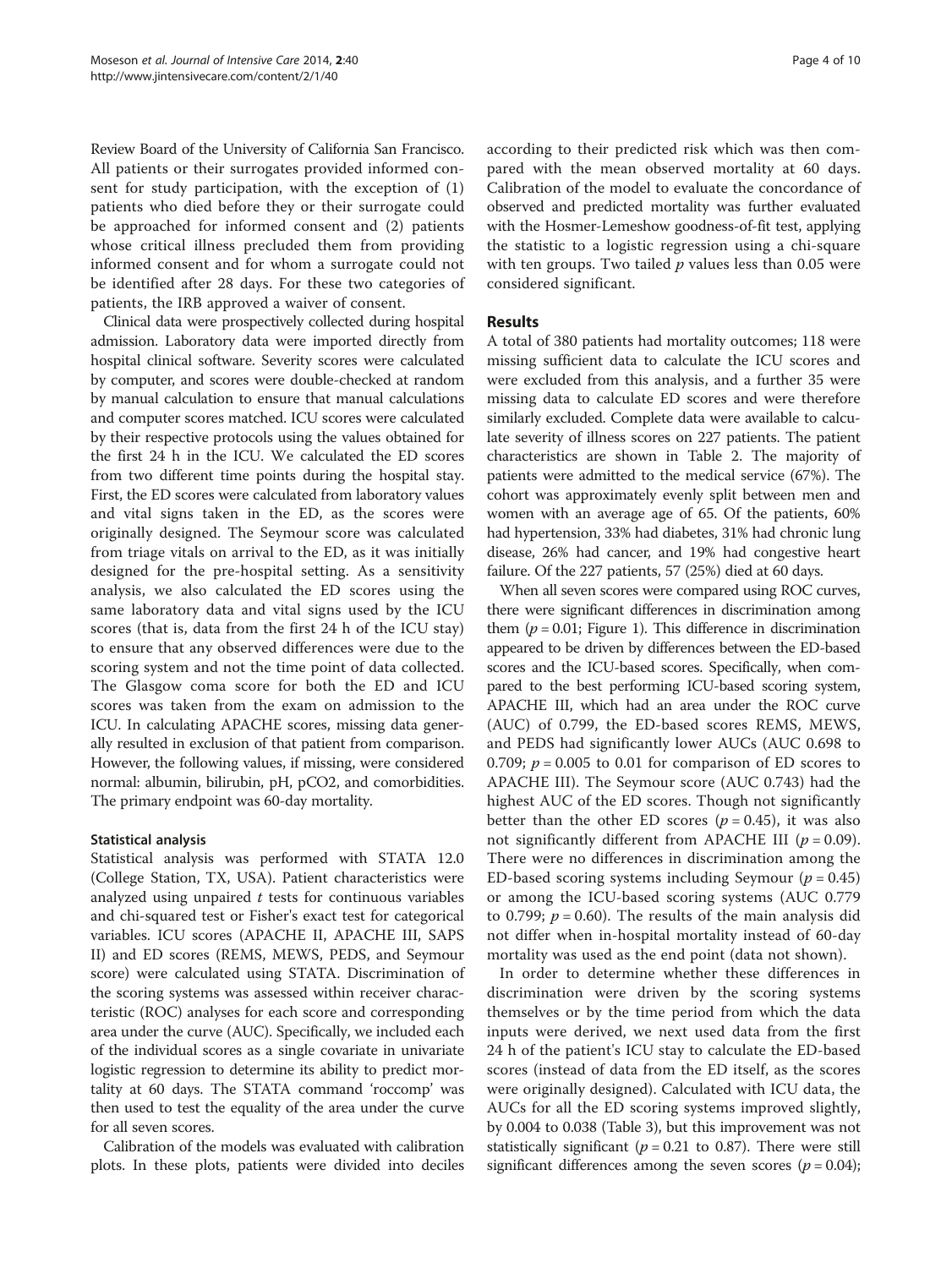#### <span id="page-4-0"></span>Table 2 Patient characteristics

| Patient characteristic                   | All         | Alive at 60 days | Dead at 60 days | p value |
|------------------------------------------|-------------|------------------|-----------------|---------|
| Ν                                        | 227         | 170              | 57              |         |
| Age                                      | $65 \pm 17$ | $63 \pm 17$      | $70 \pm 17$     | 0.01    |
| Gender                                   |             |                  |                 |         |
| Male                                     | 116 (51%)   | 90 (53%)         | 26 (46%)        | 0.52    |
| Female                                   | 110 (48%)   | 79 (46%)         | 31 (54%)        |         |
| Transgender                              | $1(0.4\%)$  | $1(0.6\%)$       | $0(0\%)$        |         |
| Race                                     |             |                  |                 |         |
| Caucasian                                | 96 (42%)    | 71 (42%)         | 25 (44%)        | 0.66    |
| African American                         | 34 (15%)    | 27 (16%)         | 7 (12%)         |         |
| Asian/Pacific Islander                   | 54 (24%)    | 37 (22%)         | 17 (30%)        |         |
| Hispanic                                 | 38 (17%)    | 31 (18%)         | 7 (12%)         |         |
| Other                                    | 5 (2%)      | 4(2%)            | 1(2%)           |         |
| DNR/DNI or comfort measures on admission | 44 (19%)    | 29 (17%)         | 15 (26%)        | 0.13    |
| Admitting service                        |             |                  |                 |         |
| Medicine                                 | 152 (67%)   | 120 (71%)        | 32 (56%)        | 0.14    |
| Surgery                                  | 10 (4%)     | 8 (5%)           | 2(4%)           |         |
| Cardiology                               | 34 (15%)    | 21 (12%)         | 13 (23%)        |         |
| Other                                    | 31 (14%)    | 21 (12%)         | 10 (18%)        |         |
| Primary admission diagnosis category     |             |                  |                 |         |
| Respiratory                              | 61 (27%)    | 44 (26%)         | 17 (30%)        | 0.26    |
| Cardiovascular                           | 41 (18%)    | 29 (17%)         | 12 (21%)        |         |
| ID                                       | 47 (21%)    | 33 (19%)         | 14 (25%)        |         |
| Neurology                                | 26 (11%)    | 19 (11%)         | 7 (12%)         |         |
| GI                                       | 19 (8%)     | 15 (9%)          | 4 (7%)          |         |
| Other                                    | 33 (15%)    | 30 (18%)         | 3 (5%)          |         |
| Insurance                                |             |                  |                 |         |
| Medicaid                                 | 41 (19%)    | 35 (22%)         | 6 (11%)         | 0.33    |
| Medicare                                 | 86 (41%)    | 59 (37%)         | 27 (51%)        |         |
| Private insurance                        | 61 (29%)    | 46 (29%)         | 15 (28%)        |         |
| Other                                    | 19 (9%)     | 15 (9%)          | 4 (8%)          |         |
| None                                     | 4 (2%)      | 3(2%)            | 1(2%)           |         |
| Coronary artery disease                  | 41 (18%)    | 32 (19%)         | 9 (16%)         | 0.61    |
| Congestive heart failure                 | 43 (19%)    | 29 (17%)         | 14 (25%)        | 0.21    |
| Hypertension                             | 136 (60%)   | 103 (61%)        | 33 (58%)        | 0.72    |
| Chronic lung disease                     | 71 (31%)    | 52 (31%)         | 19 (33%)        | 0.70    |
| Chronic liver disease                    | 14 (6%)     | 12 (7%)          | 2(4%)           | 0.53    |
| <b>Diabetes</b>                          | 75 (33%)    | 57 (34%)         | 18 (32%)        | 0.79    |
| Malignancy                               | 59 (26%)    | 39 (23%)         | 20 (35%)        | 0.07    |
| Immunosuppressed                         | 36 (16%)    | 26 (15%)         | 10 (18%)        | 0.69    |
| <b>ESRD</b>                              | 20 (9%)     | 14 (8%)          | 6 (11%)         | 0.56    |

The above categories represent patient comorbidities on admission.

however, REMS and the Seymour score were not significantly different from APACHE III when calculated with ICU data ( $p = 0.07$  and 0.32, respectively).

As a sensitivity analysis, we tested the discrimination of the scoring systems in patients admitted to the medical ICU (MICU)  $(n = 152)$ . While most of the scores had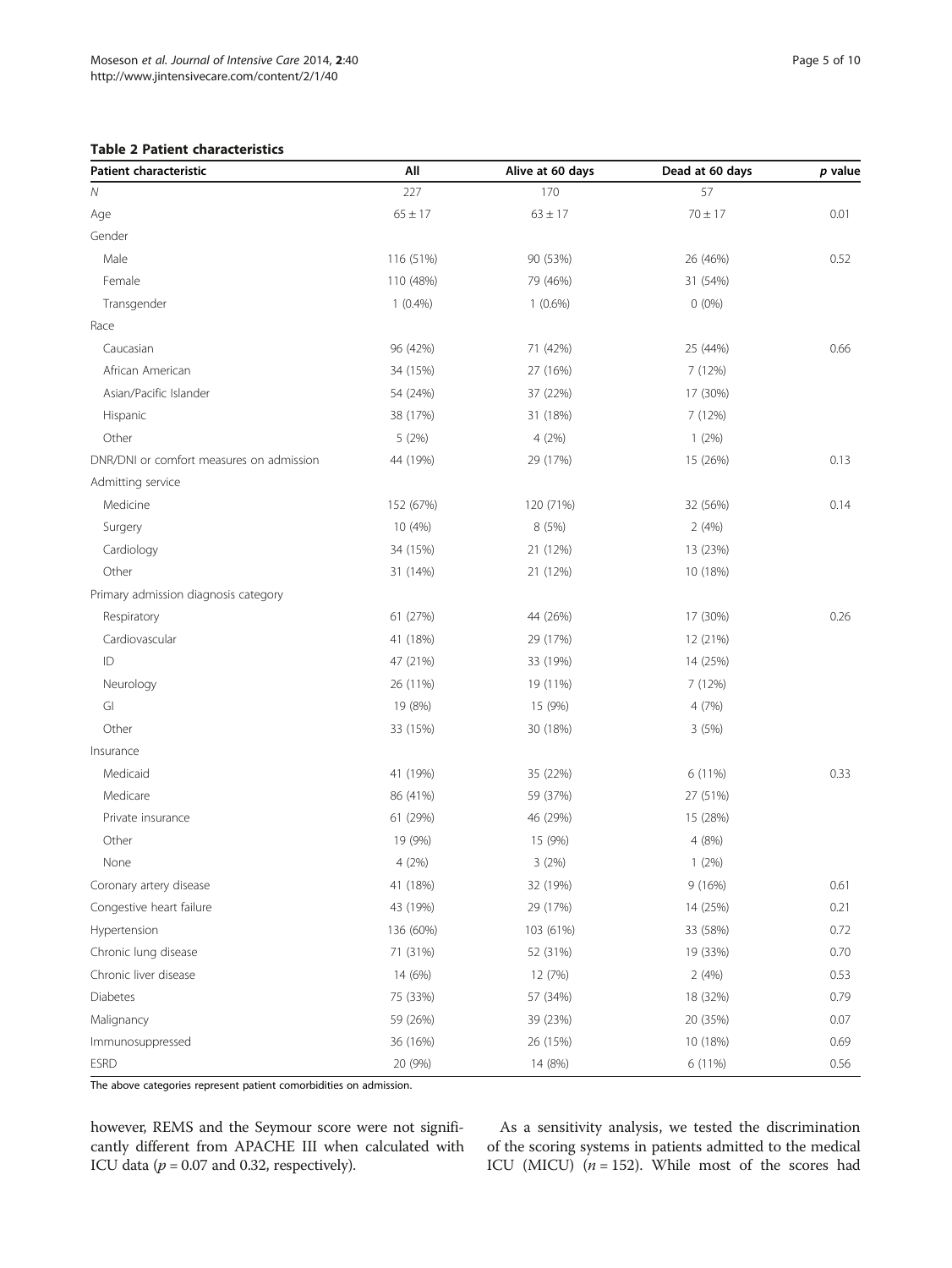<span id="page-5-0"></span>

slight increases in the AUCs in this population, similar trends in performance were seen as in the broader population (Table 3). Specifically, all the ED-based scores had significantly lower AUCs than APACHE III ( $p = 0.02$  to 0.046). Of note, in this smaller sample, the  $p$  value for the overall comparison of the seven scores was 0.07. When calculating scores using ICU data in the MICU population (Table 3), the performance of REMS and MEWS improved (AUCs 0.777 and 0.764, respectively) and no longer reached criteria for significance in their difference from APACHE III ( $p$  values 0.10 and 0.07). The performance of the Seymour score (AUC 0.758) was worse than in the general ICU population and different from APACHE III in this subgroup ( $p = 0.05$ ). PEDS also remained significantly different with an AUC of 0.730  $(p = 0.005)$ .

We next evaluated the calibration of the models using both the Hosmer-Lemeshow goodness-of-fit test and a visual inspection of mortality by deciles of each score. All of the scores passed the Hosmer-Lemeshow goodnessof-fit test, with  $p$  values > 0.05 (0.06 to 0.86) in the general and MICU population although several scores had borderline  $p$  values (Table [4](#page-6-0)). PEDS was the lone exception; when calculated in MICU patients, it had a  $p$  value of 0.048. On visual inspection of the deciles, the ICU scores in general appeared to have a more appropriate slope with observed mortality more closely following predicted mortality (Figure [2\)](#page-7-0).

## **Discussion**

Despite the previous studies demonstrating the equivalence of ED and ICU-based scoring systems for patients in the emergency department [[2,10\]](#page-8-0), we found that ICU scoring systems outperform ED scoring systems in critically ill patients admitted from the ED. The finding that the ICU scores had superior performance despite the time at which they were calculated, whether with initial data or at 24 h, suggests that it is the complexity of these scores, not the time at which they are calculated, that provides their prognostic power. To our knowledge, this report is the first to compare multiple ED and ICU scoring systems in a cohort of ICU patients admitted only through the ED, as well as the first external validation of the PEDS and Seymour scores. These findings have important implications for estimating prognosis for a

|  |  |  |  |  |  |  |  | Table 3 Area under the curve (AUC) of ED and ICU scoring systems |
|--|--|--|--|--|--|--|--|------------------------------------------------------------------|
|--|--|--|--|--|--|--|--|------------------------------------------------------------------|

| AUC (95% CI)      | All population $(N = 227)$ |                | MICU population $(N = 152)$ |                |  |
|-------------------|----------------------------|----------------|-----------------------------|----------------|--|
| Score             | ED data                    | ICU data       | ED data                     | ICU data       |  |
| <b>REMS</b>       | 0.700                      | 0.738          | 0.740                       | 0.777          |  |
|                   | (0.617, 0.782)             | (0.662, 0.813) | (0.640, 0.840)              | (0.687, 0.867) |  |
| <b>MEWS</b>       | 0.698                      | 0.729          | 0.733                       | 0.764          |  |
|                   | (0.621, 0.776)             | (0.652, 0.806) | (0.631, 0.835)              | (0.672, 0.857) |  |
| <b>PEDS</b>       | 0.709                      | 0.712          | 0.744                       | 0.730          |  |
|                   | $(0.623 - 0.794)$          | (0.632, 0.793) | (0.633, 0.854)              | (0.624, 0.836) |  |
| Seymour           | 0.743                      | 0.767          | 0.753                       | 0.758          |  |
|                   | (0.674, 0.813)             | (0.704, 0.829) | (0.666, 0.841)              | (0.678, 0.838) |  |
| APACHE II         |                            | 0.779          | $\overline{\phantom{a}}$    | 0.833          |  |
|                   |                            | (0.707, 0.851) |                             | (0.757, 0.909) |  |
| <b>APACHE III</b> |                            | 0.799          |                             | 0.841          |  |
|                   |                            | (0.728, 0.870) |                             | (0.766, 0.915) |  |
| SAPS II           |                            | 0.793          |                             | 0.830          |  |
|                   |                            | (0.722, 0.863) |                             | (0.751, 0.909) |  |

Confidence intervals are in parentheses. REMS Rapid Emergency Medicine Score, MEWS Modified Early Warning Score, PEDS Prince of Wales Emergency Department Score, APACHE Acute Physiology and Chronic Health Evaluation, SAPS Simplified Acute Physiology Score.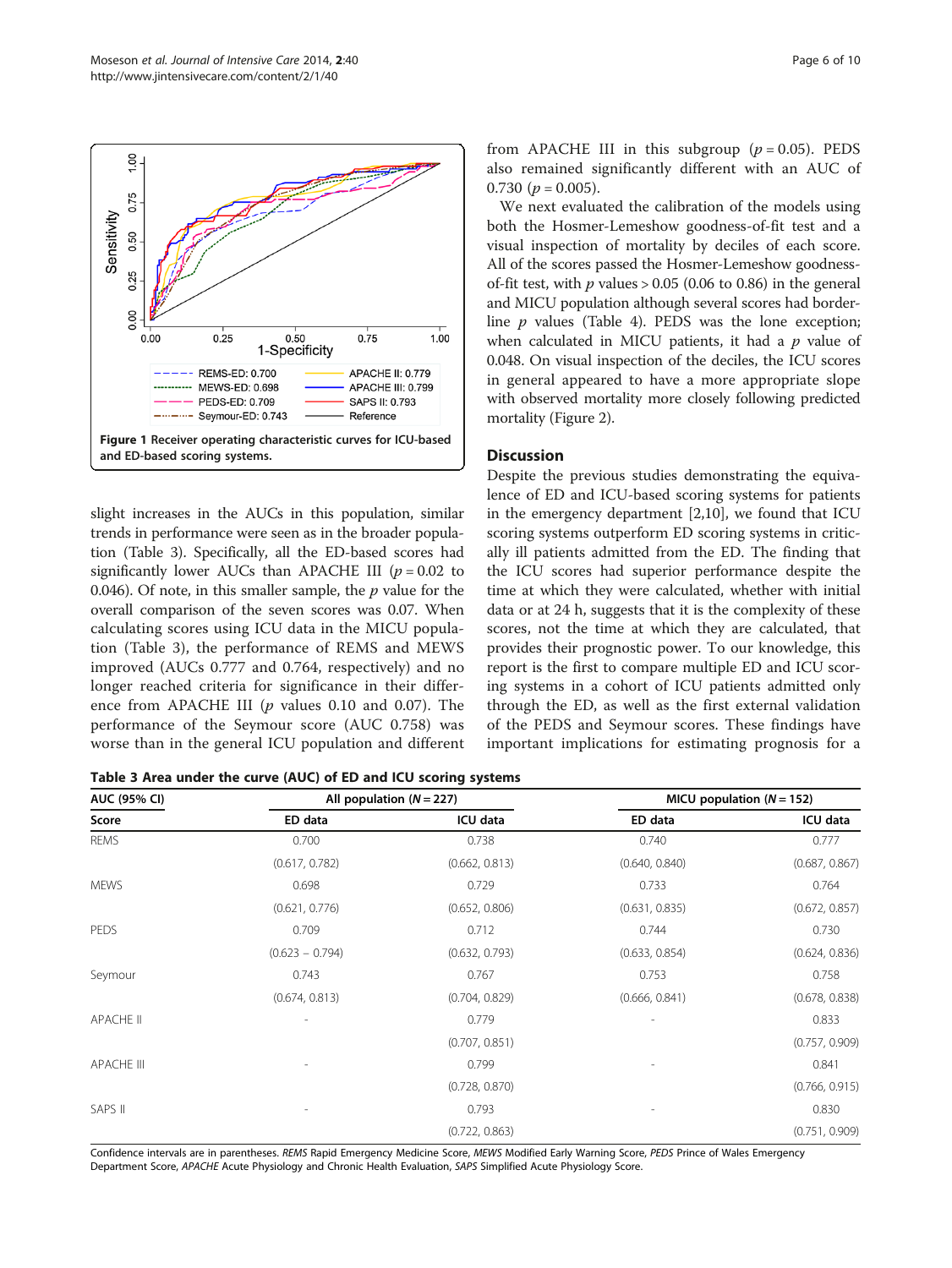<span id="page-6-0"></span>Table 4 Calibration of scoring systems evaluated by Hosmer-Lemeshow goodness of fit

| Score             |         | All population $(N = 227)$ | MICU population $(N = 152)$ |                 |  |
|-------------------|---------|----------------------------|-----------------------------|-----------------|--|
|                   | ED data | ICU data                   | ED data                     | <b>ICU</b> data |  |
| <b>REMS</b>       | 0.28    | 0.54                       | 0.33                        | 0.77            |  |
| <b>MEWS</b>       | 0.53    | 0.60                       | 0.68                        | 0.26            |  |
| <b>PEDS</b>       | 0.18    | 0.83                       | 0.048                       | 0.57            |  |
| Seymour           | 0.60    | 0.06                       | 0.58                        | 0.15            |  |
| <b>APACHE II</b>  |         | 0.48                       | $\overline{a}$              | 0.86            |  |
| <b>APACHE III</b> |         | 0.06                       |                             | 0.88            |  |
| <b>SAPS II</b>    |         | 0.16                       | $\overline{a}$              | 0.84            |  |

REMS Rapid Emergency Medicine Score, MEWS Modified Early Warning Score, PEDS Prince of Wales Emergency Department Score, APACHE Acute Physiology and Chronic Health Evaluation, SAPS Simplified Acute Physiology Score.

patient early in their admission to the hospital, as this comparison evaluates patients who have presented in a critically ill fashion. It does not include those who are transferred from another hospital or from the general wards, in which some of the clinical disorder may have evolved in the hospital setting. Particularly at an academic referral center, the impact of including critically ill patients transferred from another hospital can affect outcomes for a given population [\[22](#page-9-0)].

Scoring systems will continue to be applied widely to compare different patient populations for research and increasingly for benchmarking and quality metrics, and this study illustrates many of the important statistical and methodological concerns that must be addressed when employing different scoring systems. The accuracy of predictive models or prognostic scoring systems should ideally include assessment of both discrimination and calibration [[23](#page-9-0)]. Discrimination examines how well the score can separate those patients who do and do not have the outcome of interest—in this case, death. In contrast, calibration is a measure of how well the probability of the outcome (death) predicted by the score agrees with the actual observed risk. The Hosmer-Lemeshow test, a standard measure of calibration, compares the predicted mortality with the actual mortality in each decile of the sample. Both discrimination and calibration are important to determine whether a score is appropriate to use in a given population. For quality assurance and performance comparisons, calibration may be more important than discrimination, as it has been found to be more sensitive to differences in hospital mortality [\[24](#page-9-0)]. In fact, Castella et al. compared the performance of multiple ICU scoring systems and concluded that the models should be well-calibrated to the population at hand before their discrimination can be meaningfully assessed [\[25](#page-9-0)]. By the Hosmer-Lemeshow test, all scoring systems showed acceptable calibration in our general population and subsets (with the exception of PEDS with a  $p$  value of 0.048 in MICU patients). At the same time, with a relatively modest sample size, the power of the Hosmer-Lemeshow test to detect model miscalibration is somewhat limited [[26](#page-9-0)], so we also provide figures to allow visual inspection of the calibration data. This visual inspection (shown in Figure [2\)](#page-7-0) suggests that the ICU scores may be better calibrated to critically ill patients than the ED scores, particularly at the upper score range in the sickest patients with greater disease severity. It may be that the additional complexity of the ICU scores and the additional clinical information account for the better mortality prediction. However, it should be noted that no score is perfectly calibrated, and these scoring systems are better used on the population level than at the level of the individual patient.

These results also illustrate the importance of clearly defining a patient population before applying scoring systems. For example, APACHE II may not perform as well in certain patient subgroups, including some postoperative patients [\[27\]](#page-9-0), trauma patients [[28\]](#page-9-0), and certain subsets of neurosurgical patients [[29](#page-9-0)]. Our patient population excluded trauma patients and patients with isolated neurological problems, which may explain the excellent performance of APACHE in our cohort. Interestingly, the AUC for the scoring systems generally improved slightly when calculated in MICU patients, particularly when calculated with ICU data. In this cohort, cardiology patients were the largest group excluded when narrowed to the MICU population. The improved performance of REMS in the MICU subgroup is therefore not surprising since REMS was derived from APACHE II, which has a varied performance in critically ill cardiology populations [\[30](#page-9-0)-[32\]](#page-9-0). REMS and MEWS were also derived from populations of medical or nonsurgical admissions, which likely explained their improved performance when the population was narrowed to MICU patients alone. This finding is also consistent with previous reports that REMS has good discrimination and calibration in predicting mortality in septic patients admitted to the general medicine wards [\[33\]](#page-9-0).

This study also draws attention to the importance of validating scoring system results in an outside cohort. PEDS in particular seemed to be a promising score, outperforming REMS, MEWS, and APACHE in its derivation cohort [\[2](#page-8-0)]. However, its performance in our cohort was decidedly worse. This decline in score performance in a replication sample has been reported in other scoring systems, with the American-derived APACHE scoring systems performing differently in UK populations [\[18](#page-8-0)] and in the East [\[34\]](#page-9-0) and Southeast Asia [\[35\]](#page-9-0). The Seymour score appeared to have an intermediate performance between the older ED scores and the ICU scoring systems. Unlike the other ED scores, it did not differ significantly in terms of discrimination from the ICU scoring systems.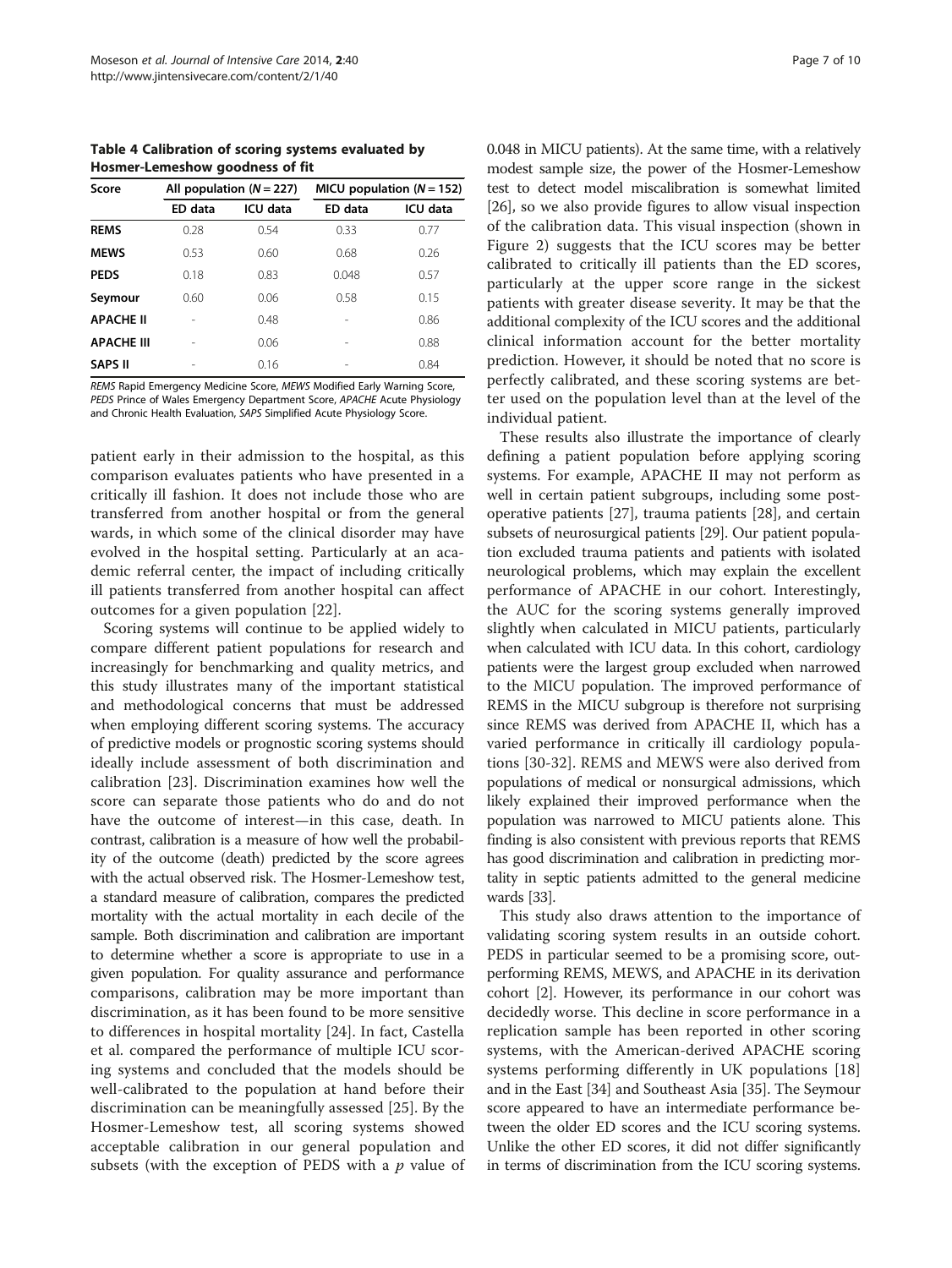<span id="page-7-0"></span>

It may be that its improved performance in our study was due to the fact that the cohort from which it was originally derived and validated may be more similar to our own cohort, as it was more recently derived than the other ED scores and is also located on the West Coast of the United States.

Our study has some limitations. It is a single center study at an academic medical center; therefore, additional replication in separate cohorts from other centers should be carried out. Furthermore, the relatively modest sample size may have precluded detection of small differences in

discrimination between scores. It is also important to note that a large sample size may also make calibration differences more significant; as has been noted previously, the calibration of these scores might decline in larger cohorts [[24\]](#page-9-0). Furthermore, Glasgow coma score (GCS) data were only available from admission to the ICU; it may be that the ED scores would perform better if the ED GCS data were available.

Finally, we should note that ED scoring systems have been used for multiple purposes, including prediction of long-term outcomes as well as need for critical illness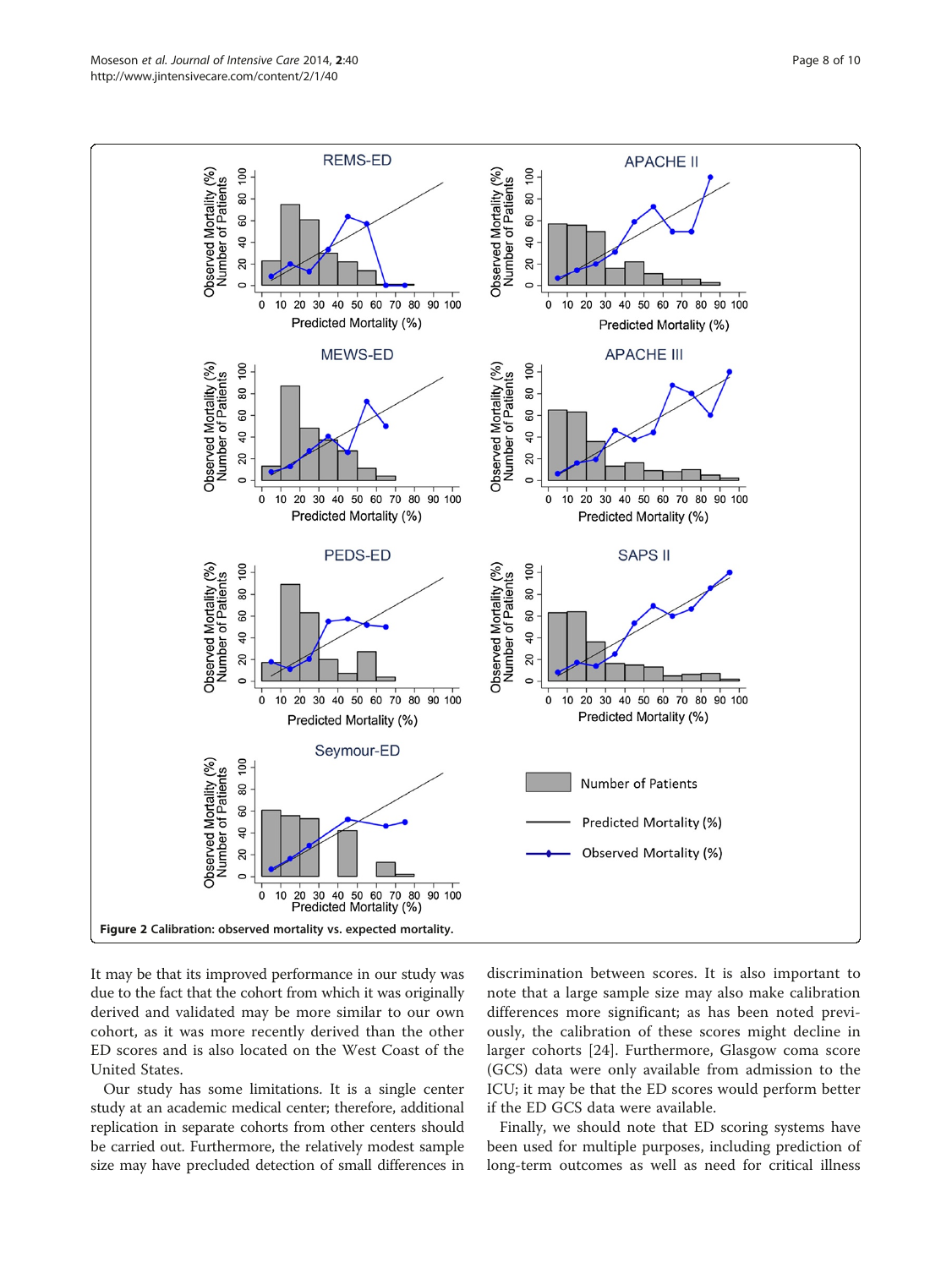<span id="page-8-0"></span>[13,14]. While ED scores did not perform as well as ICU scores for mortality prediction in this population, they may have additional value for mortality prediction in other hospitalized patients, such as patients triaged by rapid response, though these populations are beyond the scope of this manuscript.

## Conclusions

In contrast to prior studies of patients based in the emergency department, ICU scoring systems outperformed ED severity scores in critically ill patients admitted from the emergency department. This difference in performance appears primarily due to the complexity of the scores rather than the time window from which the data were derived. Among the more parsimonious scoring systems, the Seymour score shows promise in mortality prediction for critically ill patients, while in MICU patients, simpler scores like REMS may perform reasonably well. These results emphasize the importance of repeated validation of prognostic scoring systems as well as the major differences in scoring system performance that can result from application to different patient populations.

## Additional file

[Additional file 1:](http://www.biomedcentral.com/content/supplementary/2052-0492-2-40-S1.pdf) Emergency department scoring system details this file shows how individual ED scoring systems are calculated.

#### Abbreviations

APACHE: Acute Physiology and Chronic Health Evaluation; AUC: Area under the curve; ED: Emergency department; ICU: Intensive care unit; MEWS: Modified Early Warning Score; PEDS: Prince of Wales Emergency Department Score; REMS: Rapid Emergency Medicine Score; ROC: Receiver operating characteristic; SAPS: Simplified Acute Physiology Score.

#### Competing interests

The authors declare that they have no competing interests.

#### Authors' contributions

EM participated in the design of the study and drafted the manuscript. CC participated in the design of the study, the design and recruitment of patients for the patient cohort, and the design of the statistical analyses and heavily reviewed and revised the manuscript. HZ performed the statistical analysis. JC, KK, KL, MM, and JS participated in the design of the study and reviewed and revised the manuscript. All authors read and approved the final manuscript.

#### Acknowledgements

Funding sources for this manuscript are derived from NIH (HL110969, 090833), the Flight Attendant Medical Research Institute, and the University of California San Francisco Department of Medicine. None of the funding bodies had any role in the collection, analysis or interpretation of the data, nor in the drafting of the manuscript or in the decision to submit it for publication.

#### Author details

<sup>1</sup>Department of Medicine, Division of Pulmonary and Critical Care Medicine, Oregon Health and Science University, 3181 SW Sam Jackson Park Road, UHN67, Portland, OR 97239, USA. <sup>2</sup>Department of Medicine, Division of Pulmonary and Critical Care Medicine, University of California, San Francisco, San Francisco, CA 94143, USA. <sup>3</sup>Department of Anesthesia, University of California, San Francisco, San Francisco, CA 94143, USA. <sup>4</sup>Department of Medicine, Division of Hospital Medicine, University of California, San

Francisco, San Francisco, CA 94143, USA. <sup>5</sup>Department of Medicine, Division of Nephrology, University of California, San Francisco, San Francisco, CA 94143, USA. <sup>6</sup>Department of Emergency Medicine, Sutter Medical Center of Santa Rosa, Santa Rosa 95404, USA. <sup>7</sup>Cardiovascular Research Institute University of California, San Francisco, San Francisco, CA 94143, USA.

#### Received: 10 December 2013 Accepted: 12 June 2014 Published: 1 July 2014

#### References

- 1. Olsson T, Terent A, Lind L: Rapid Emergency Medicine score: a new prognostic tool for in-hospital mortality in nonsurgical emergency department patients. J Intern Med 2004, 255(5):579-587.
- 2. Cattermole GN, Mak SK, Liow CH, Ho MF, Hung KY, Keung KM, Li HM, Graham CA, Rainer TH: Derivation of a prognostic score for identifying critically ill patients in an emergency department resuscitation room. Resuscitation 2009, 80(9):1000–1005.
- 3. Shapiro NI, Wolfe RE, Moore RB, Smith E, Burdick E, Bates DW: Mortality in Emergency Department Sepsis (MEDS) score: a prospectively derived and validated clinical prediction rule. Crit Care Med 2003, 31(3):670–675.
- 4. Rhee KJ, Fisher CJ Jr, Willitis NH: The rapid acute physiology score. Am J Emerg Med 1987, 5(4):278–282.
- 5. Knaus WA, Draper EA, Wagner DP, Zimmerman JE: APACHE II: a severity of disease classification system. Crit Care Med 1985, 13(10):818–829.
- 6. Le Gall JR, Lemeshow S, Saulnier F: A new Simplified Acute Physiology Score (SAPS II) based on a European/North American multicenter study. JAMA 1993, 270(24):2957–2963.
- 7. Vincent JL, Moreno R, Takala J, Willatts S, De Mendonca A, Bruining H, Reinhart CK, Suter PM, Thijs LG: The SOFA (Sepsis-related Organ Failure Assessment) score to describe organ dysfunction/failure. On behalf of the Working Group on Sepsis-Related Problems of the European Society of Intensive Care Medicine. Intensive Care Med 1996, 22(7):707–710.
- 8. Knaus W, Wagner D, Draper E, Zimmerman J, Bergner M, Bastos P, Sirio C, Murphy D, Lotring T, Damiano A: The APACHE III prognostic system. Risk prediction of hospital mortality for critically ill hospitalized adults. Chest 1991, 100:1619–1636.
- 9. Chen CC, Chong CF, Liu YL, Chen KC, Wang TL: Risk stratification of severe sepsis patients in the emergency department. Emerg Med J 2006, 23(4):281–285.
- 10. Olsson T, Lind L: Comparison of the rapid emergency medicine score and APACHE II in nonsurgical emergency department patients. Acad Emerg Med 2003, 10(10):1040–1048.
- 11. Thomas JW, Hofer TP: Accuracy of risk-adjusted mortality rate as a measure of hospital quality of care. Med Care 1999, 37(1):83–92.
- 12. Pitches DW, Mohammed MA, Lilford RJ: What is the empirical evidence that hospitals with higher-risk adjusted mortality rates provide poorer quality care? A systematic review of the literature. BMC Health Serv Res 2007, 7:91.
- 13. Burch VC, Tarr G, Morroni C: Modified early warning score predicts the need for hospital admission and inhospital mortality. Emerg Med J 2008, 25(10):674–678.
- 14. Seymour CW, Kahn JM, Cooke CR, Watkins TR, Heckbert SR, Rea TD: Prediction of critical illness during out-of-hospital emergency care. JAMA 2010, 304(7):747–754.
- 15. Goodacre S, Turner J, Nicholl J: Prediction of mortality among emergency medical admissions. Emerg Med J 2006, 23:372–375.
- 16. Olsson T: Rapid Emergency Medicine Score can predict long-term mortality in nonsurgical emergency department patients. Acad Emerg Med 2008, 11(10):1008–1013.
- 17. Subbe CP, Kruger M, Rutherford P, Gemmel L: Validation of a modified Early Warning Score in medical admissions. QJM 2001, 94(10):521–526.
- 18. Livingston BMB, MacKirdy FN, Howie JC, Jones R, Norrie JD: Assessment of the performance of five intensive care scoring models within a large Scottish database. Crit Care Med 2000, 28(6):1820–1827.
- 19. Beck DH, Taylor BL, Millar B, Smith GB: Prediction of outcome from intensive care: a prospective cohort study comparing Acute Physiology and Chronic Health Evaluation II and III prognostic systems in a United Kingdom intensive care unit. Crit Care Med 1997, 25(1):9-15.
- 20. Markgraf RDG, Pientka L, Scholten T: Comparison of acute physiology and chronic health evaluations II and III and simplified acute physiology score II: a prospective cohort study evaluating these methods to predict